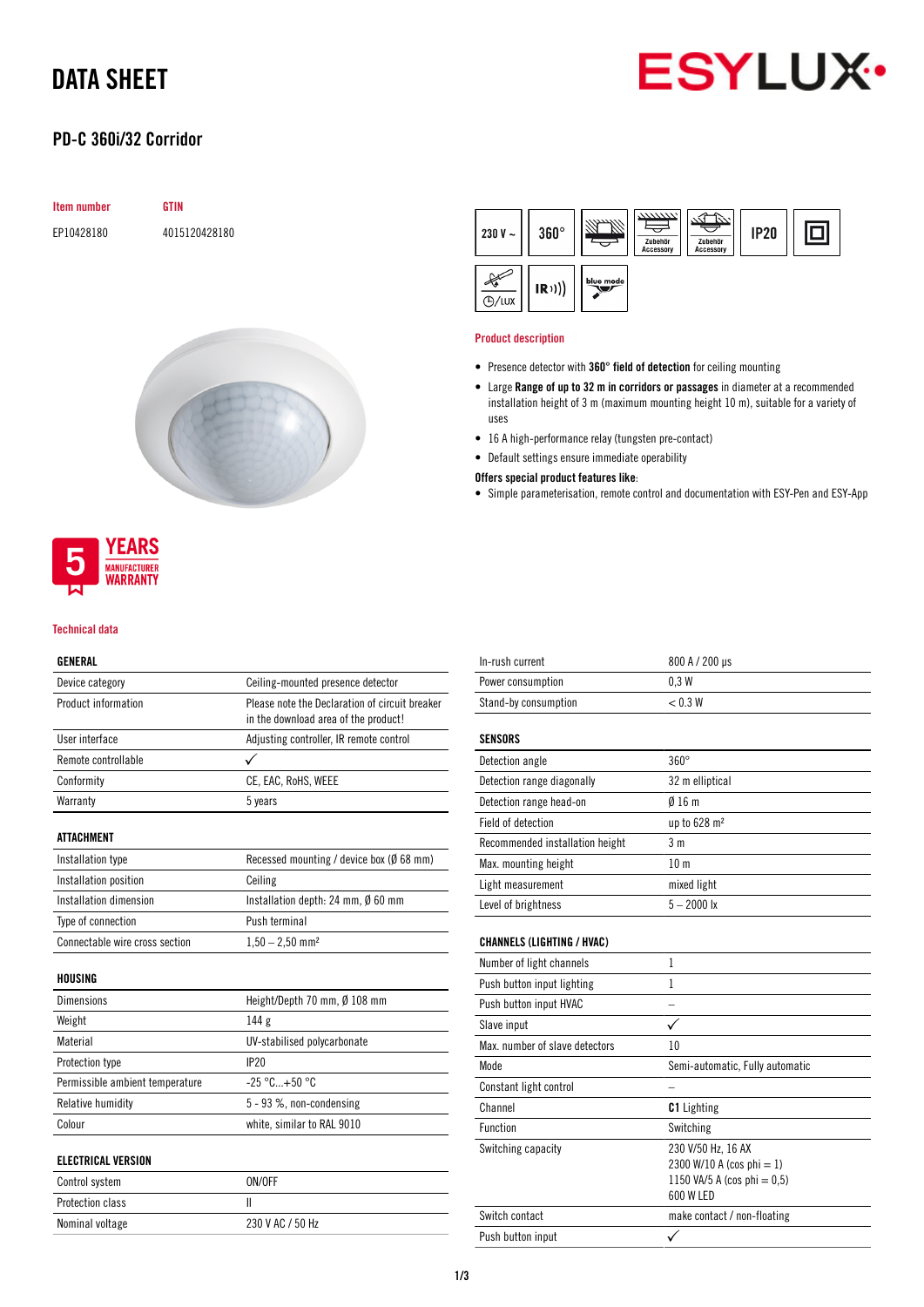# DATA SHEET



### PD-C 360i/32 Corridor

Item number GTIN EP10428180 4015120428180

Impulse feature **A Switch-off delay time** 60 s...30 min (adjustable in steps) or series of the Switch-off delay time

### Accessories

| <b>Product designation</b>        | <b>GTIN</b>   |
|-----------------------------------|---------------|
| Ceiling-mounted presence detector |               |
| PD-C 360/8 Slave                  | 4015120055379 |
| PD-C 360/24 Slave                 | 4015120055386 |
| PD-C 360/32 Slave                 | 4015120427770 |
| PD-C 360/32 Slave WH              | 4015120425790 |
| Cover                             |               |
| COMPACT COVER SET 24/32 SR        | 4015120425431 |
| COMPACT COVER SET 24/32 BK        | 4015120007491 |
| Mounting                          |               |
| COMPACT MOUNTING BOX IP20 SM WH   | 4015120425370 |
| COMPACT MOUNTING BOX IP20 SM SR   | 4015120425387 |
| COMPACT MOUNTING BOX IP54 SM WH   | 4015120425905 |
| COMPACT MOUNTING BOX IP54 SM SR   | 4015120425912 |
| MOUNTING SET IP20 FM 62 WH        | 4015120425929 |
| COMPACT MOUNTING BOX IP54 SM BK   | 4015120426940 |
| COMPACT MOUNTING BOX IP20 SM BK   | 4015120426933 |
| Protection                        |               |
| <b>BASKET GUARD ROUND LARGE</b>   | 4015120425608 |
| Remote control                    |               |
| ESY-Pen                           | 4015120425356 |
| REMOTE CONTROL MDi/PDi            | 4015120425509 |

| <b>Scale drawing</b>                              | <b>Field of detections</b> | <b>Detection range</b>     |                 |
|---------------------------------------------------|----------------------------|----------------------------|-----------------|
| $Ø108$ mm<br>$060$ mm<br>$24 \text{ mm}$<br>46 mm | B<br>A                     | Diagonally (A)             | 32 m elliptical |
|                                                   |                            | $\blacksquare$ Frontal (B) | Ø16m            |
|                                                   | $360^\circ$                |                            |                 |